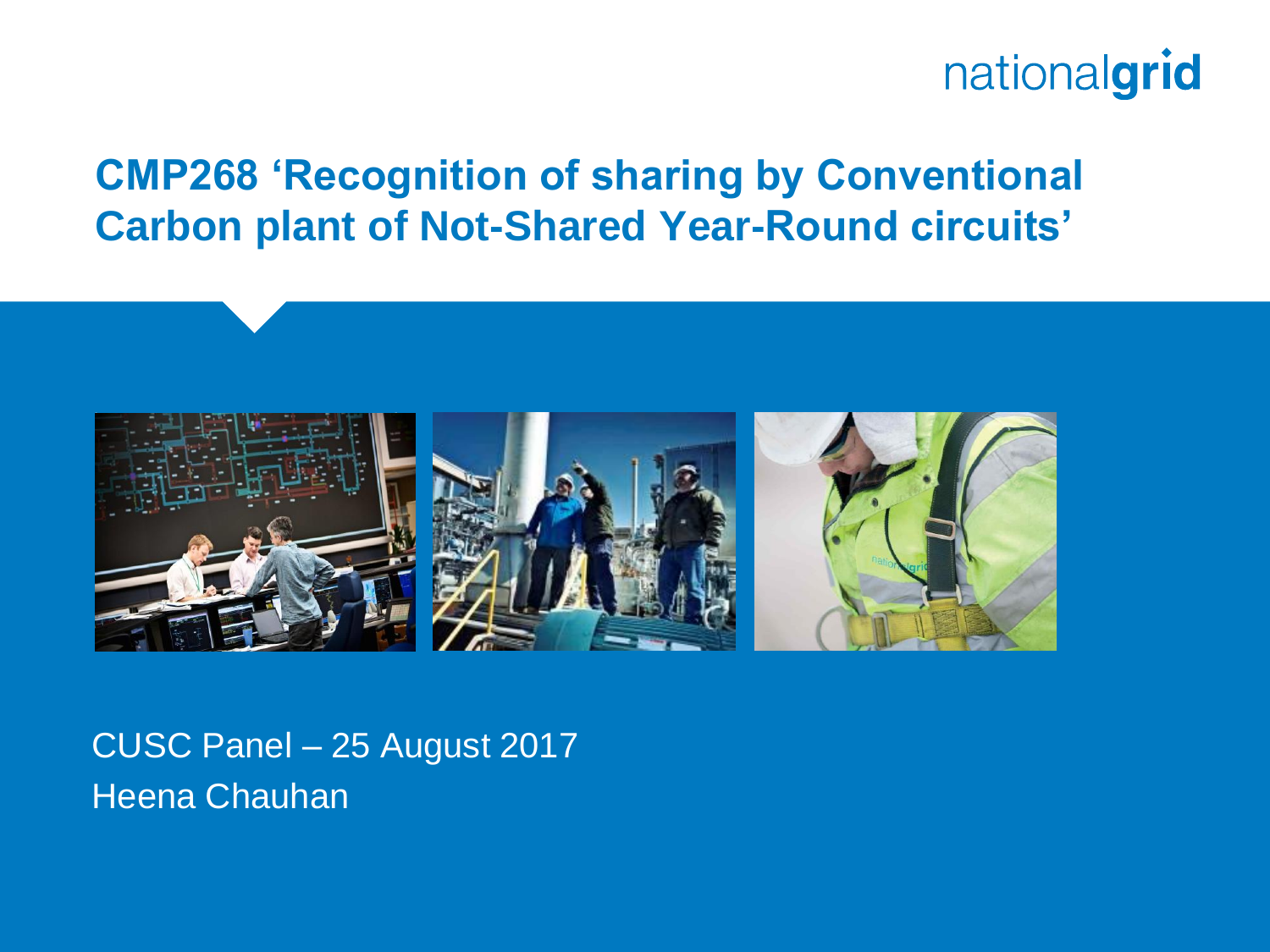### **Background**

- CMP268 was raised by SSE and was submitted to the CUSC Modifications Panel for their consideration on the 27 July 2016.
- CMP268 aims to change the charging methodology to more appropriately recognise that the different types of "Conventional" generation pays. The change to the charging methodology would take the form that for generators which are classed as Conventional Carbon, the generator's ALF should be applied to both its Not-Shared Year-Round as well as its Shared Year-Round tariff elements.
- The Authority sent back this modification on the 2 December 2016, it was then sent to the Workgroup to carry out the analysis required as directed by the Authority
- The revised FMR was submitted to the Authority on 4 July 2017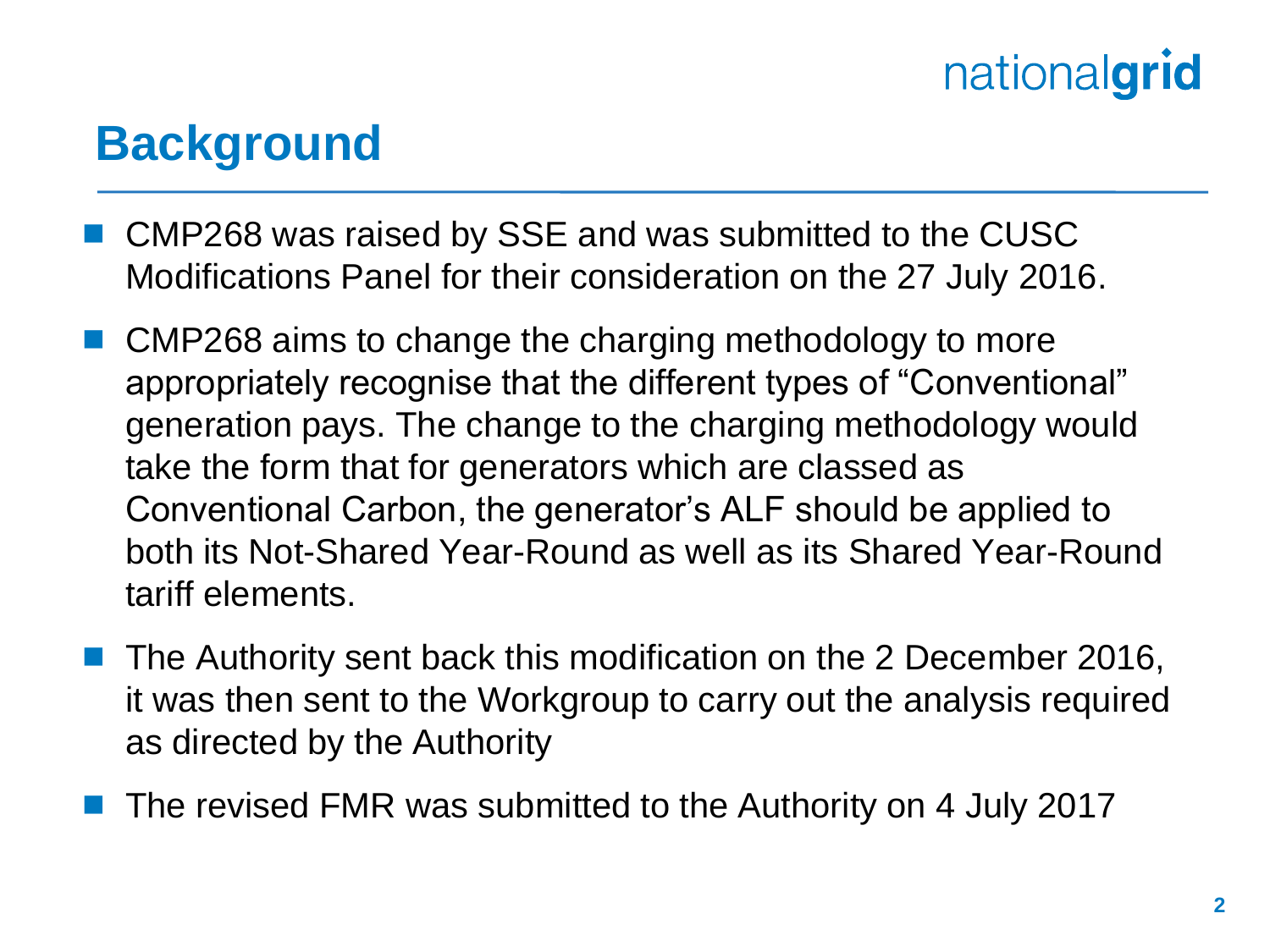### **Authority Direction**

- The Authority sent their second send back decision on 14 August 2017 and directed that:
	- Three areas outlined within the letter but directed that a 'thorough review to be carried out on the effectiveness of the legal text and appropriate corrections made, as well as the entire FMR before it is resubmitted'
- Noting that the direction within the original send back letter had been fulfilled:
	- 'We are pleased to inform you that we consider that these requirements to have been fulfilled, and note that further analysis and assessment of the impacts has been carried out and properly included in the FMR'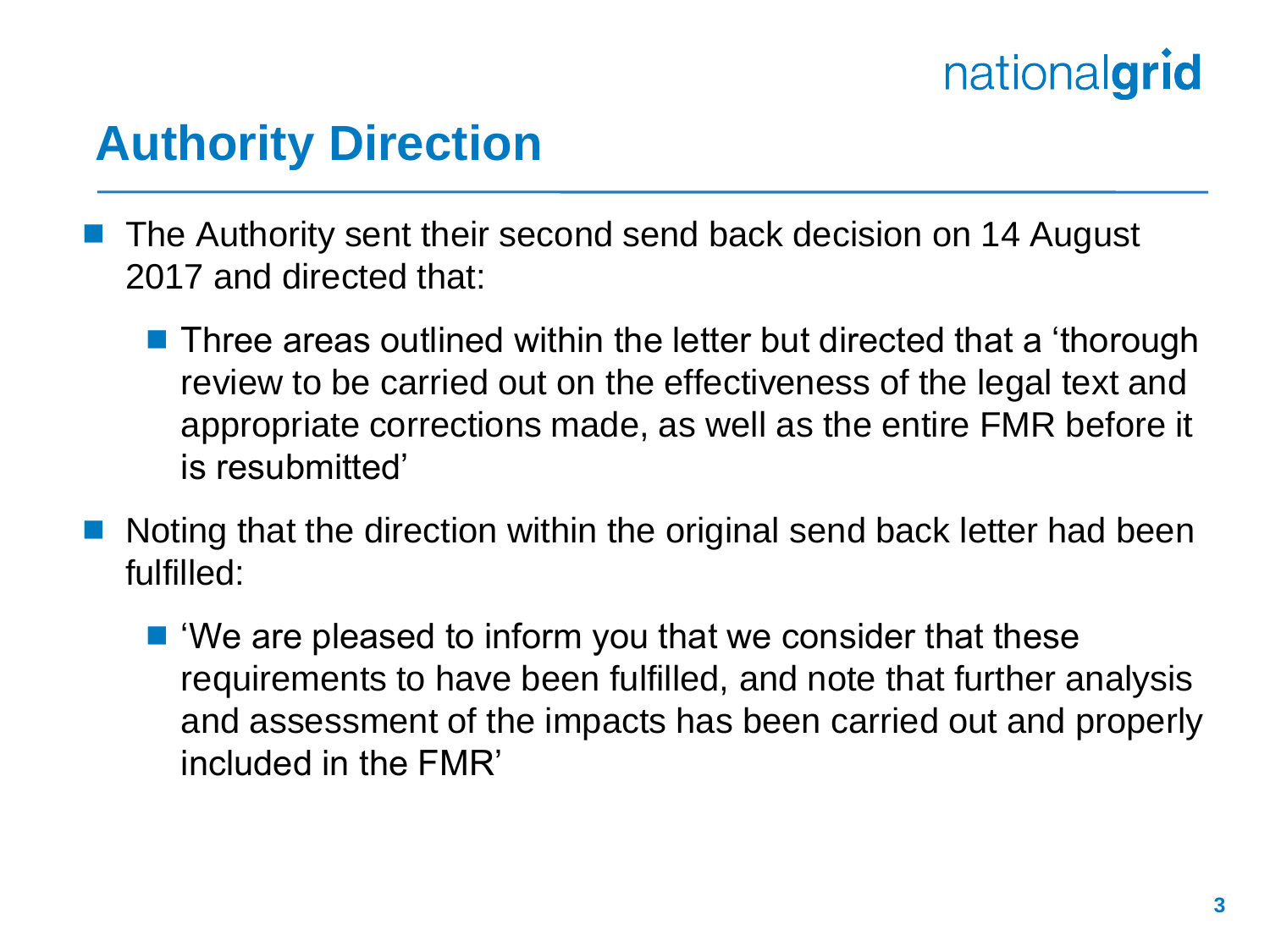#### nationalgrid **Code Administration Consultation Following Send back**

- **Three responses received** 
	- One confidential response received.
		- **This has not been included within the report and will be sent** separately to the Authority
	- Two responses supported and confirmed that the legal text revision supported the intent of the proposal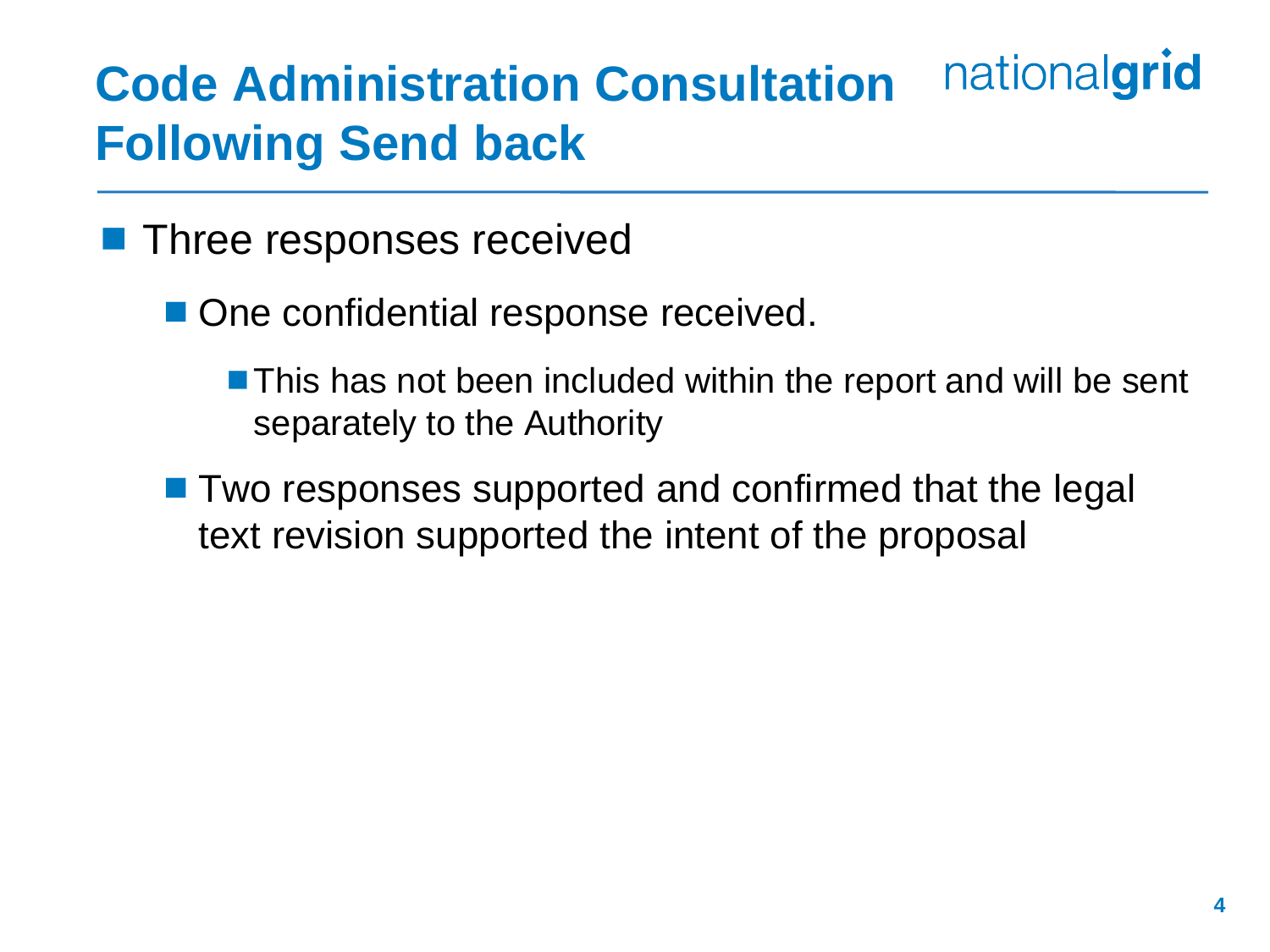#### **Next Steps**

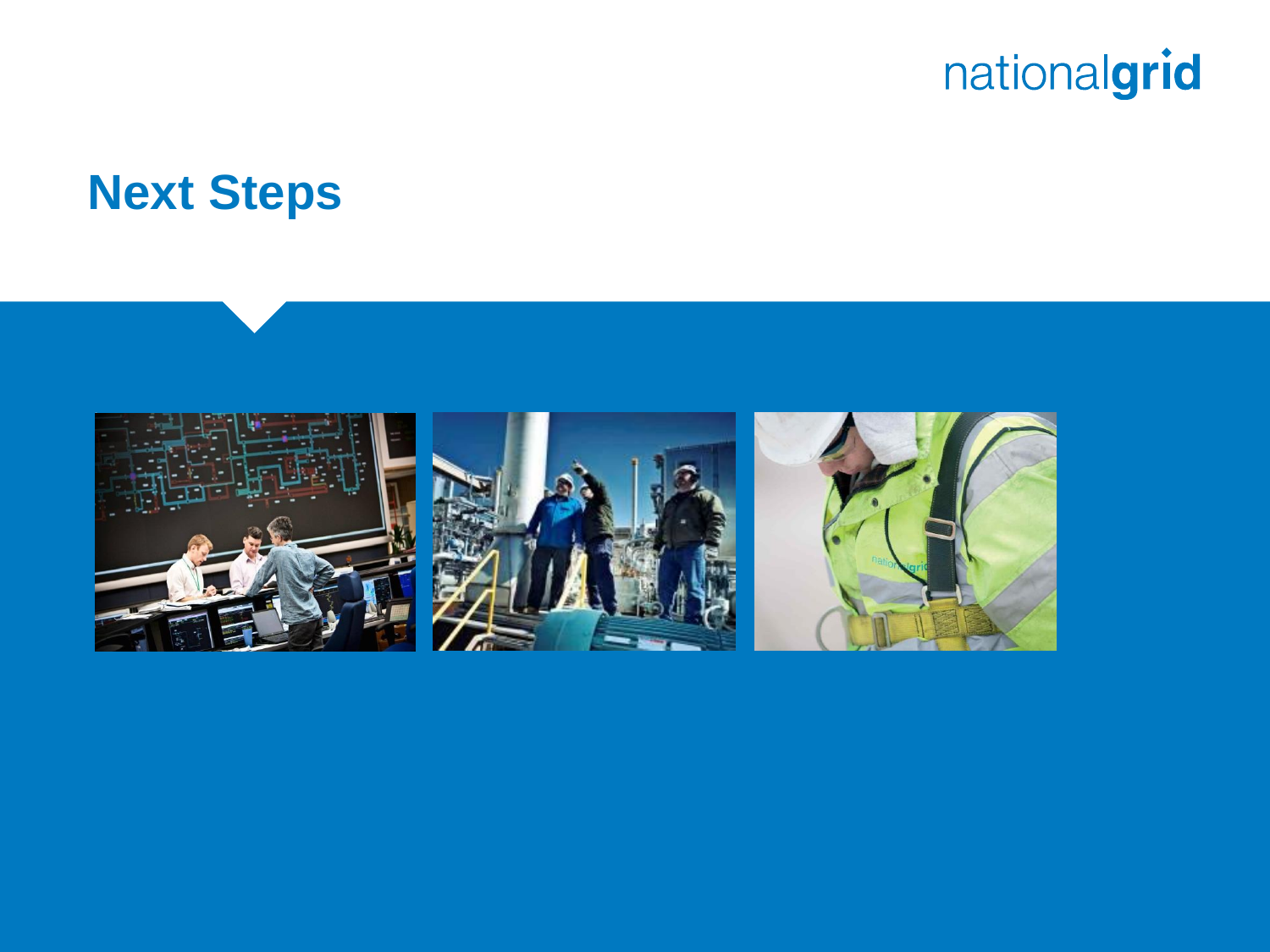## **CMP268 Progression following send back**

- $\blacksquare$  The Panel is asked to confirm:
	- **Number 19 Number 19 and 19 Number** 2016 Vibrahanged following the second send back
	- **Timescales for resubmission of the FMR to the Authority**